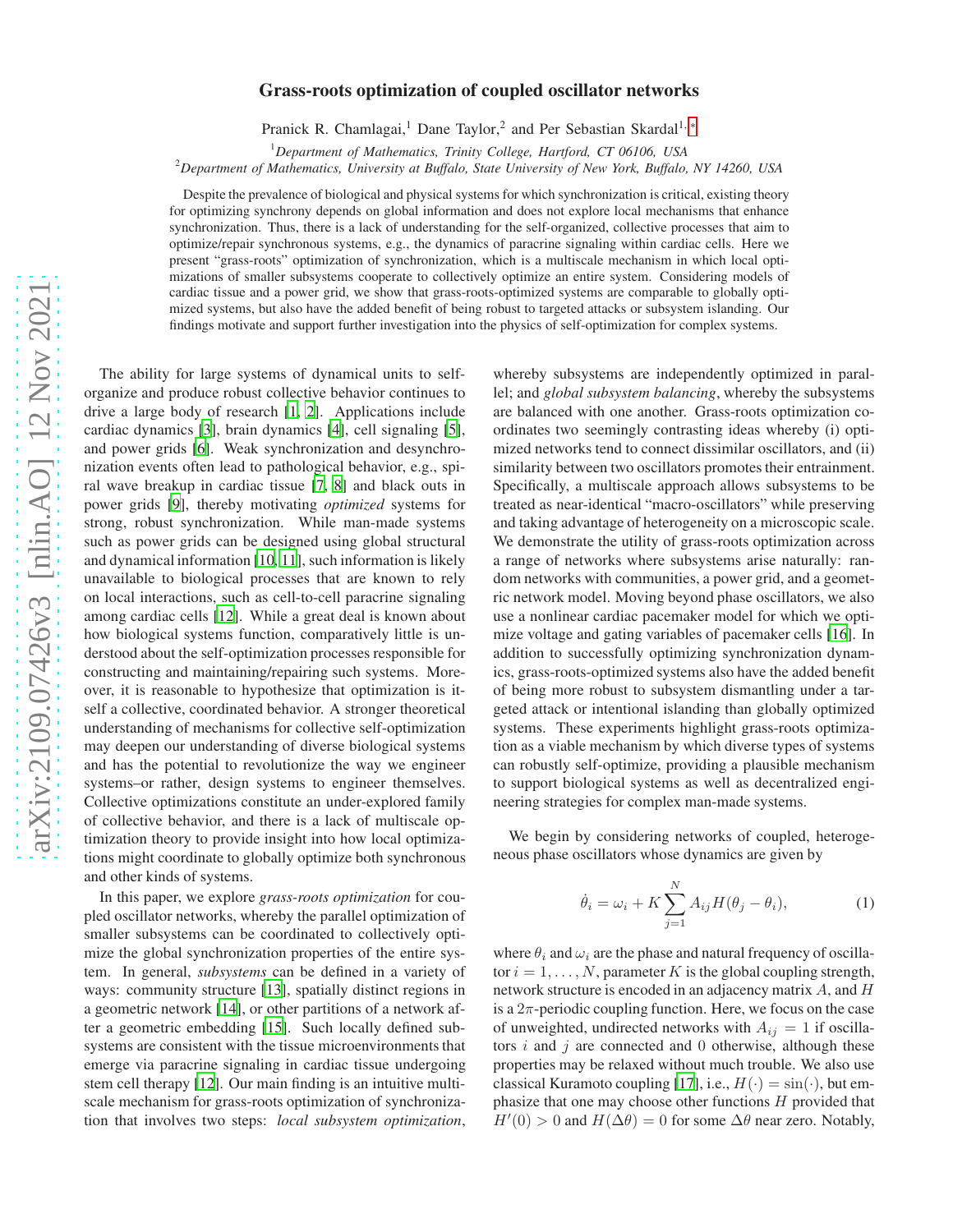

<span id="page-1-0"></span>FIG. 1. *Grass-roots optimization.* Illustrations of (a) a random network with two communities, (b) the IEEE RTS 96 power grid, and (c) a random geometric network. (d)–(f) The degree of synchronization r and (g)–(i) synchronization error  $1 - r$  as a function of coupling strength K for the three respective network types with either randomly allocated frequencies (green triangles), globally-optimized frequencies (blue circles), or grass-roots optimized frequencies (red crosses).

phase oscillator models such as Eq. [\(1\)](#page-5-0) have been found to be suitable models for naturally-occuring phenomena such as chromosomal coordination [\[18\]](#page-4-18) and integrate and fire dynamics of cardiac pacemakers [\[19](#page-4-19)], as well as mechanical systems such as power grids [\[20,](#page-4-20) [21\]](#page-4-21). The degree of synchronization is measured by the magnitude  $r \in [0, 1]$  of the Kuramoto order parameter  $re^{i\psi} = N^{-1} \sum_{j=1}^{N} e^{i\theta_j}$ . By linearizing around the synchronized state one obtains

$$
r \approx 1 - \frac{J(\omega, L)}{2K^2}
$$
, where  $J(\omega, L) = \frac{1}{N} \sum_{j=2}^{N} \frac{\langle v^j, \omega \rangle^2}{\lambda_j^2}$  (2)

is the Synchrony Alignment Function (SAF) [\[22](#page-4-22)]. The SAF utilizes the alignment of the natural frequencies  $\omega$  with the eigenvalues  $\{\lambda^j\}_{j=1}^N$  and eigenvectors  $\{v^j\}_{j=1}^N$  of the combinatorial Laplacian,  $L = D - A$ , where  $D = diag(k_1, \ldots, k_N)$ is a diagonal matrix that encodes the nodal degrees,  $k_i$  =  $\sum_{j=1}^{N} A_{ij}$ . Synchronization is optimized (i.e., r is maximized) by minimizing  $J(\omega, L)$ , which may be done by aligning  $\omega$  with the eigenvectors of L that are associated with larger eigenvalues. Minimizing the SAF with  $\omega \propto v^N$  also reveals intuitive key properties of synchrony optimized systems including degree-frequency correlations and anti-correlations between neighboring frequencies [\[22\]](#page-4-22). While such local properties are associated with optimization, they alone do not guarantee it, nor do they offer insight toward mesoscale/multiscale properties and mechanisms enabling collective optimization.

We now present a method for grass-roots optimization of synchronization, including a multiscale mechanism in which subsystems coordinate local optimizations to optimize a system's global synchronization properties. We will present a detailed derivation later, and first summarize our main findings and implications. We consider networks that can be

partitioned into  $C$  subsystems such that the adjacency matrix A may be rewritten in a block form  $A = A_D + B$ , where  $A_D = \text{diag}(A^{(1)}, \dots, A^{(C)})$  is a block-diagonal matrix containing the subsystems' adjacency matrices, and the off-diagonal blocks of B encode edges between subsystems. We assume that the blocks in  $B$  are sparser than the diagonal blocks in  $A_D$ . For each subsystem s, we define its associated combinatorial Laplacian matrix  $L^{(s)}$  and its associated vector  $\boldsymbol{\omega}^{(s)}$  of frequencies. As we will show below, *under the condition where the subsystems' mean oscillator frequencies are equal*, the SAF for the full system may be approximated by a linear combination of the subsystem-specific SAFs,

$$
J(\boldsymbol{\omega}, L) \approx \eta_1 J(\boldsymbol{\omega}^{(1)}, L^{(1)}) + \cdots + \eta_C J(\boldsymbol{\omega}^{(C)}, L^{(C)}), \quad (3)
$$

where  $\eta_s$  is the relative size of subsystem s. This result leads to the following multiscale mechanism for grass-roots optimization: (i) *Global balancing of subsystems*: achieve a balanced set of local mean frequencies across all C subsystems, i.e., minimize max<sub>s,s'</sub> $|\langle \omega^{(s)} \rangle - \langle \omega^{(s')} \rangle|$ ; (ii) *Local optimization of subsystems*: optimize the local SAFs, i.e., minimize each  $J(\boldsymbol{\omega}^{(s)}, L^{(s)})$ . This framework is flexible and fits a wide range of application-specific constraints. These two intuitive steps help fill the theoretical gap between existing global optimization theory and local heuristics that promote synchrony.

We now illustrate the effectiveness of grass-roots optimization across three classes of networks: (i) networks with community structure (generated by the stochastic block model [\[23\]](#page-4-23) with two communities of sizes  $N^{(1,2)} = 100$  and mean intra- and inter-degrees  $\langle k^{(1;2)} \rangle = 5$  and  $\langle k^{(12)} \rangle = 1$ ); (ii) the RTS 96 power grid [\[24\]](#page-4-24); (iii) and noisy geometric net-works [\[25](#page-4-25)] (with  $N = 200$  nodes placed randomly in a  $4 \times 1$ box with 95% of links placed between the closest possible nodes pairs and the other 5% of links placed randomly, with a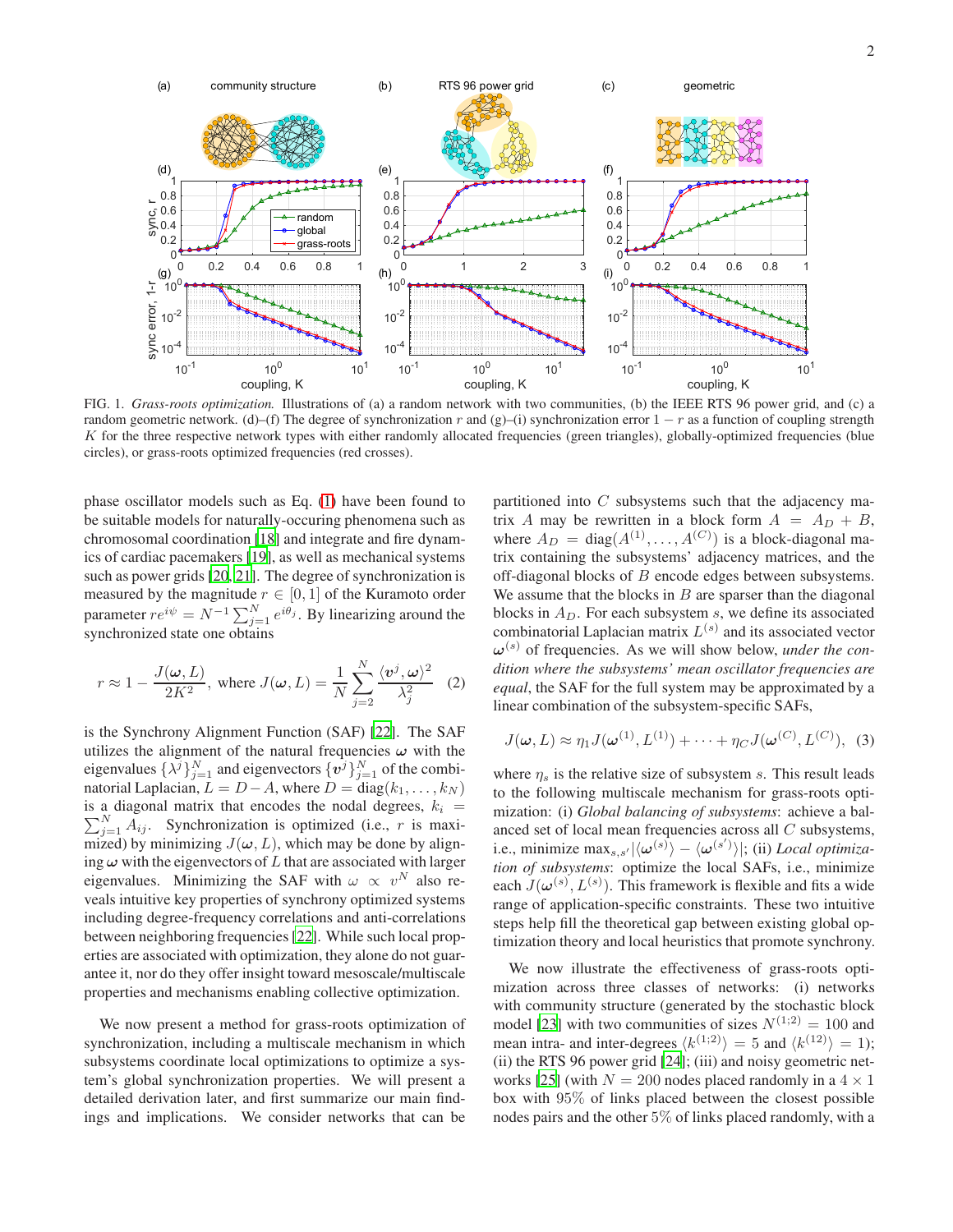

<span id="page-2-1"></span>FIG. 2. *Grass-roots optimization of cardiac pacemakers.* For a geometric network of  $N = 100$  cardiac pacemakers with two subsystems, the time series of non-dimensional voltage for (a) random, (b) globally optimized, and (c) grass-roots optimized allocations.

mean degree of  $\langle k \rangle = 8$ ). As shown in Figs. [1\(](#page-1-0)a)–(c), we partition the three classes of networks into two, three, and four subsystems, respectively. (The four subsystems of the geometric networks are defined by the  $\pm$  sign combinations in the first two non-trivial eigenvectors of  $L$ .) For each network, we assume that natural frequencies are given and cannot be modified, but may be rearranged. Thus, a global balance between subsystems [step (i)] may be obtained by shuffling frequencies between subsystems, while the subsystems may be locally optimized [step (ii)] by then shuffling frequencies within each subsystem. To optimize each network, we use an accept-reject algorithm, proposing  $5 \times 10^4$  switches between randomly chosen pairs of frequencies and accepting switches that decrease the SAF. In Figs. [1\(](#page-1-0)d)–(f), we plot r vs K for systems with randomly allocated (green triangles), globally optimized (blue circles), and grass-roots optimized (red crosses) frequencies for the three classes of networks. All data points are averaged across 50 random networks and natural frequency realizations (drawn from the standard normal distribution) except for the power grid, where the same network is used. Note the comparably strong synchronization properties for both the global and grass-roots optimized cases, and that sometimes grassroots-optimized systems even exhibit stronger synchrony than the globally optimized systems due to the optimization algorithms' stochasticity. To differentiate the two cases we plot the synchronization error  $1 - r$  vs K in a log-log scale in Figs.  $1(g)$ –(i), revealing that grass-roots optimization is effective across a wide range of network structures.

Next we demonstrate that grass-roots optimization may be effectively used to optimize oscillator systems that do not fit the specific form of Eq. [\(1\)](#page-5-0). We study a model of cardiac pacemaker cells [\[16](#page-4-16)] whose states  $(v_i, h_i)$  for  $i = 1, ..., N$ correspond to non-dimensional voltage and a gating variables that summarize ionic concentrations and evolve via

$$
\dot{v}_i = \tau_i^{-1} f(v_i, h_i) + K_v \sum_{j=1} A_{ij} (v_j - v_i), \tag{4}
$$

$$
\dot{h}_i = \tau_i^{-1} g(v_i, h_i) + K_h \sum_{j=1} A_{ij} (h_j - h_i), \tag{5}
$$

where  $f(v, h) = h(v+0.2)^2(1-v)/0.3-v/6$  and  $g(v, h) =$  $1/150 + (8.333 \times 10^{-4})[1 - \text{sgn}(v - 0.13)]\{0.5[1 - \text{sgn}(v (0.13)$ ] – h}. The timescales  $\tau_i$  represent local heterogene-



<span id="page-2-0"></span>FIG. 3. *Robustness to islanding and target attacks.* (a) Example of local (subsystem) order parameters for the RTS 96 power grid before and after islanding at  $t = 0$  for global (solid blue) and grass-roots (dashed red) optimization. (b) Density of local (subsystem) SAFs after islanding for global (solid blue) and grass-roots (dashed red) optimization. (c) Illustration of the islanded subsystems.

ity, scaling the period of each isolated cell, resulting in an effective natural frequency proportional to  $\tau_i^{-1}$ . We consider a geometric network of  $N = 100$  pacemakers with two subsystems, take  $\tau_i^{-1}$  to be uniformly distributed in [0.4, 1.6], and use  $K_v = 0.0072$  and  $K_h = 0.0035$  (to indicate a stronger coupling via the voltage diffusion compared to ionic diffusion). We then implemented random, globally optimized, and grass-roots optimized allocations, plotting the resulting time series of voltage in Figs. [3\(](#page-2-0)a)–(c), respectively. Individual time series  $v_i(t)$  are plotted lightly, while the mean is plotted with a dark stroke. Despite the stiff, nonlinear dynamics, both grass-roots and global optimization work remarkably well, yielding a strong, robust series of mean action potentials, while the random allocation does not.

We also show that grass-roots optimized networks outperform globally optimized networks when subsystems are islanded or dismantled from one another. For instance, modern power grids feature microgrids–smaller subsystems that island (i.e., separate) themselves from the larger grid [\[20](#page-4-20)]. We predict such a feature to be advantageous in biological processes, which is a main motivator for our work. As an example, we consider the RTS 96 power grid before and after the islanding of three subsystems [illustrated in Fig. [2\(](#page-2-1)c)]. In Fig. [1\(](#page-1-0)a) we plot time series of the three local order parameters using global (solid blue) and grass-root (dashed red) optimization with  $K = 1$  and normally-distributed frequencies. Edges between subsystems are removed at time  $t = 0$ . Before islanding  $(t < 0)$  both cases display strong synchronization properties. After islanding  $(t \geq 0)$  the globally-optimized system displays significantly weaker synchronization properties and a desynchronization event (indicated by oscillations). On the other hand, the grass-roots optimized system maintains its strong synchronization properties. This is further demonstrated in Fig. [2\(](#page-2-1)b), where we plot the density of local, i.e., subsystem-specific, SAFs for globally (solid blue) and grassroots (dashed red) optimized systems obtained from  $10^4$  re-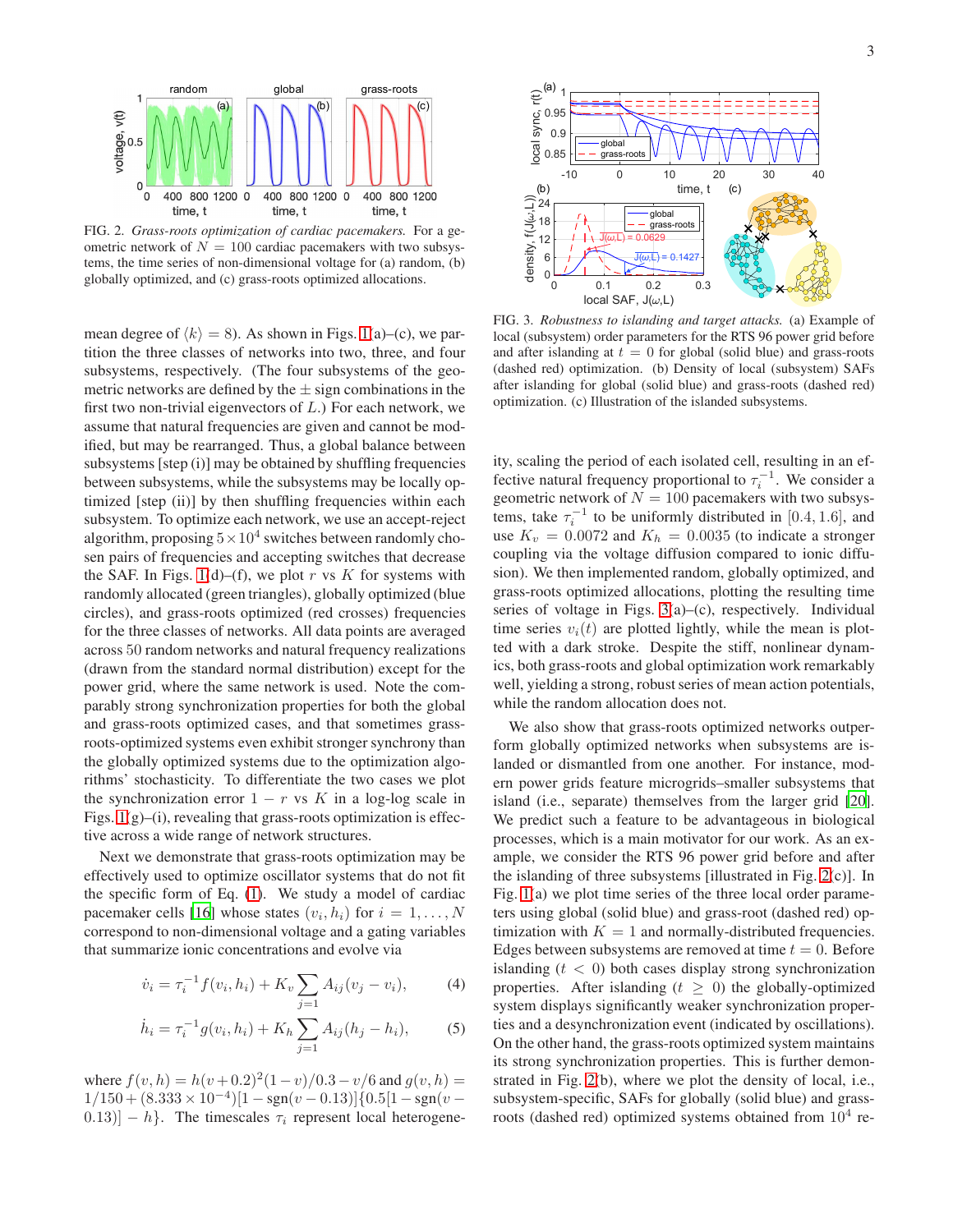alizations. We indicate the respective means  $J(\boldsymbol{\omega}^{(s)}, L^{(s)}) =$ 0.1427 and 0.0629 of the local SAFs with vertical lines.

We conclude by presenting our local approximation of the SAF, which allowed us to identify the multiscale mechanism (i.e., steps i-ii) underlying grass-roots optimization. For simplicity, we consider the case of two subsystems, leaving further generalization to the Supplemental Material (SM). Writing the adjacency matrix as  $A = \begin{bmatrix} A^{(1)} & B^{(12)} \\ B^{(12)T} & A^{(2)} \end{bmatrix}$ , where  $A^{(1)} \in \mathbb{R}^{N_1 \times N_1}$ ,  $A^{(2)} \in \mathbb{R}^{N_2 \times N_2}$ ,  $B^{(12)} \in \mathbb{R}^{N_1 \times N_2}$ , and  $N_1$ and  $N_2$  are the sizes of the respective subsystems, the Laplacian is given by  $L = L_0 + L_B$ , where  $L_0 = diag(L^{(1)}, L^{(2)}),$  $L^{(1,2)} = D^{(1,2)} - A^{(1,2)}$ , and  $L_B = \begin{bmatrix} D_{B^{(12)}} & -B^{(12)} \\ -B^{(12)T} & D_{B^{(12)T}} \end{bmatrix}$  $-B^{(12)T}$   $D_{B^{(12)T}}$ 1 with diagonal matrices  $D_{B(12)}$  and  $D_{B(12)T}$  whose entries are row sums of  $B^{(12)}$  and  $B^{(12)T}$ , respectively. We assume  $B^{(12)}$ to be sparser than  $A^{(1)}$  and  $A^{(2)}$  so that  $||L_B|| \ll ||L_0||$  under a suitable matrix norm (e.g., the Frobenius norm). We then define  $\Delta L = (\Vert L_0 \Vert / \Vert L_B \Vert) L_B$  so that  $L(\epsilon) = L_0 + \epsilon \Delta L$ recovers the original network structure for the choice  $\epsilon$  =  $||L_B||/||L_0|| \ll 1.$ 

Next, we discuss the spectral properties of  $L_0$ . Since this matrix encodes the two subsystems in isolation, its eigenvalue spectrum is the union of the eigenvalue spectrum of  $L^{(1)}$  and  $L^{(2)}$ . Specifically, ordering the eigenvalues of  $L^{(1)}$ and  $L^{(2)}$ , respectively,  $0 = \mu_1 < \mu_2 \leq \cdots \leq \mu_{N_1}$  and  $0 = \nu_1 < \nu_2 \leq \cdots \leq \nu_{N_2}$  (where we assume that the subsystems are themselves connected), this implies that  $L_0$  has

two zero eigenvalues,  $\lambda_1 = \lambda_2 = 0$ , with the rest positive, so that the nullspace of  $L_0$  requires some care. Rather than choosing eigenvectors  $v^1 \propto [1, 0]^T$  and  $v^2 \propto [0, 1]^T$ , whose entries are constant within one subsystem and zero within the other, it is advantageous to instead choose  $v^1 = \frac{1}{\sqrt{2}}$  $\frac{1}{N}[\mathbf{1},\mathbf{1}]^T$ and  $v^2 = \frac{\sqrt{N_1 N_2}}{N} [1/N_1, -1/N_2]^T$  so that  $v^1$  is independent of  $\epsilon$  and characterizes the nullspace of  $L(\epsilon)$ , and  $v^2$  is associated with an eigenvalue that converges to 0 as  $\epsilon \to 0$  but is strictly positive for  $\epsilon > 0$ . The other  $N - 2$  eigenvectors of  $L_0$  are given by  $\{v^j\}_{j=3}^N = \left\{ [u^j, 0]^T \right\}_{j=2}^{N_1} \bigcup \left\{ [0, x^j]^T \right\}_{j=2}^{N_2}$ where  $\{u^j\}_{j=1}^{N_1}$  and  $\{x^j\}_{j=1}^{N_2}$  are the eigenvectors of  $L^{(1)}$  and  $L^{(2)}$ .

Considering  $0 < \epsilon \ll 1$ , each eigenvalue of  $L(\epsilon)$  varies continuously with  $\epsilon$  [\[26\]](#page-4-26), so we may write  $\lambda_j(\epsilon) = \lambda_j + \epsilon$  $\epsilon \delta \lambda_j^{(1)} + \epsilon^2 \delta \lambda_j^{(2)} + \mathcal{O}(\epsilon^3)$ . We similarly assume  $v^j(\epsilon) =$  $v^j + \epsilon \delta v^{j(1)} + \epsilon^2 \delta v^{j(2)} + \mathcal{O}(\epsilon^3)$ . Since  $\lambda_2(\epsilon) \ll 1$  and  $\lambda_j(\epsilon) \sim 1$  for  $j = 3, \ldots, N$ , the term associated with  $j = 2$ needs to be treated separately, so we write

$$
J(\boldsymbol{\omega}, L(\epsilon)) = \frac{1}{N} \frac{\langle \boldsymbol{\omega}, \boldsymbol{v}^2(\epsilon) \rangle^2}{\lambda_2^2(\epsilon)} + \frac{1}{N} \sum_{j=3}^N \frac{\langle \boldsymbol{\omega}, \boldsymbol{v}^j(\epsilon) \rangle^2}{\lambda_j^2(\epsilon)}.
$$
 (6)

Upon expanding the  $N - 1$  terms contributing to the SAF in Eq. [\(6\)](#page-5-1), we find that they all take a similar form except for a factor of  $\epsilon$ ,

$$
\left(\frac{\langle \omega, v^{j}(\epsilon) \rangle}{\lambda_{j}(\epsilon)}\right)^{2} = \epsilon^{\alpha_{j}} \left(\frac{\langle \omega, v^{j} \rangle^{2}}{(\lambda_{j})^{2}}\right) + \epsilon^{1+\alpha_{j}} \left(\frac{2\langle \omega, v^{j} \rangle \langle \omega, \delta v^{j(1)} \rangle}{(\lambda_{j})^{2}} - \frac{2\delta\lambda_{j}^{(1)} \langle \omega, v^{j} \rangle^{2}}{(\lambda_{j})^{3}}\right) + \epsilon^{2+\alpha_{j}} \left(\frac{\langle \omega, \delta v^{j(1)} \rangle^{2} + 2\langle \omega, v^{j} \rangle \langle \omega, \delta v^{j(2)} \rangle}{(\lambda_{j})^{2}} - \frac{4\delta\lambda_{j}^{(1)} \langle \omega, v^{j} \rangle \langle \omega, \delta v^{j(1)} \rangle}{(\lambda_{j})^{3}} + \frac{(3(\delta\lambda_{j}^{(1)})^{2} - 2\lambda_{j}\delta\lambda_{j}^{(2)})\langle \omega, v^{j} \rangle^{2}}{(\lambda_{j})^{4}}\right) + \mathcal{O}(\epsilon^{3+\alpha_{j}}),
$$
\n(7)

where  $\alpha_j = -2$  when  $j = 2$ , but is otherwise zero. Due to the the different scaling with  $\epsilon$ , the terms associated with  $j = 2$  are larger than those for  $j \geq 3$ . Inserting Eq. [\(7\)](#page-6-0) into Eq. [\(6\)](#page-5-1) yields

$$
J(\boldsymbol{\omega}, L(\epsilon)) = \epsilon^{-2} N^{-1} \left( \frac{\langle \boldsymbol{\omega}, \boldsymbol{v}^2 \rangle^2}{(\delta \lambda_2^{(1)})^2} \right) + \epsilon^{-1} N^{-1} \left( \frac{2 \langle \boldsymbol{\omega}, \boldsymbol{v}^2 \rangle \langle \boldsymbol{\omega}, \delta \boldsymbol{v}^{2(1)} \rangle}{(\delta \lambda_2^{(1)})^2} - \frac{2 \delta \lambda_2^{(2)} \langle \boldsymbol{\omega}, \boldsymbol{v}^2 \rangle^2}{(\delta \lambda_2^{(1)})^3} \right) + N^{-1} \left( \frac{\langle \boldsymbol{\omega}, \delta \boldsymbol{v}^{2(1)} \rangle^2 + 2 \langle \boldsymbol{\omega}, \boldsymbol{v}^2 \rangle \langle \boldsymbol{\omega}, \delta \boldsymbol{v}^{2(2)} \rangle}{(\delta \lambda_2^{(1)})^2} - \frac{4 \delta \lambda_2^{(2)} \langle \boldsymbol{\omega}, \boldsymbol{v}^2 \rangle \langle \boldsymbol{\omega}, \delta \boldsymbol{v}^{2(1)} \rangle}{(\delta \lambda_2^{(1)})^3} + \frac{(3 (\delta \lambda_2^{(2)})^2 - 2 \delta \lambda_2^{(1)} \delta \lambda_2^{(3)}) \langle \boldsymbol{\omega}, \boldsymbol{v}^2 \rangle^2}{(\delta \lambda_2^{(1)})^4} \right) + \eta_1 J(\boldsymbol{\omega}^1, L_1) + \eta_2 J(\boldsymbol{\omega}^2, L_2) + \epsilon N^{-1} \sum_{j=3}^N \left( \frac{2 \langle \boldsymbol{\omega}, \boldsymbol{v}^j \rangle \langle \boldsymbol{\omega}, \delta \boldsymbol{v}^{j(1)} \rangle}{(\lambda_j)^2} - \frac{2 \delta \lambda_j^{(1)} \langle \boldsymbol{\omega}, \boldsymbol{v}^j \rangle^2}{(\lambda_j)^3} \right) + \mathcal{O}(\epsilon N^{-1}, \epsilon^2),
$$
(8)

where we have used that  $\frac{1}{N} \sum_{j=3}^{N} \frac{\langle \omega, v^j \rangle^2}{\lambda_i^2}$  $\lambda_j^2$ =  $\eta_1 J(\boldsymbol{\omega}^{(1)}, L^{(1)}) + \eta_2 J(\boldsymbol{\omega}^{(2)}, L^{(2)})$ . We note that Eq. [\(8\)](#page-6-1)

diverges in the limit  $\epsilon \rightarrow 0$ , as does Eq. [\(6\)](#page-5-1) and, in fact, the original SAF in Eq. [\(2\)](#page-5-2). However, in this limit the network becomes disconnected, so we are interested in the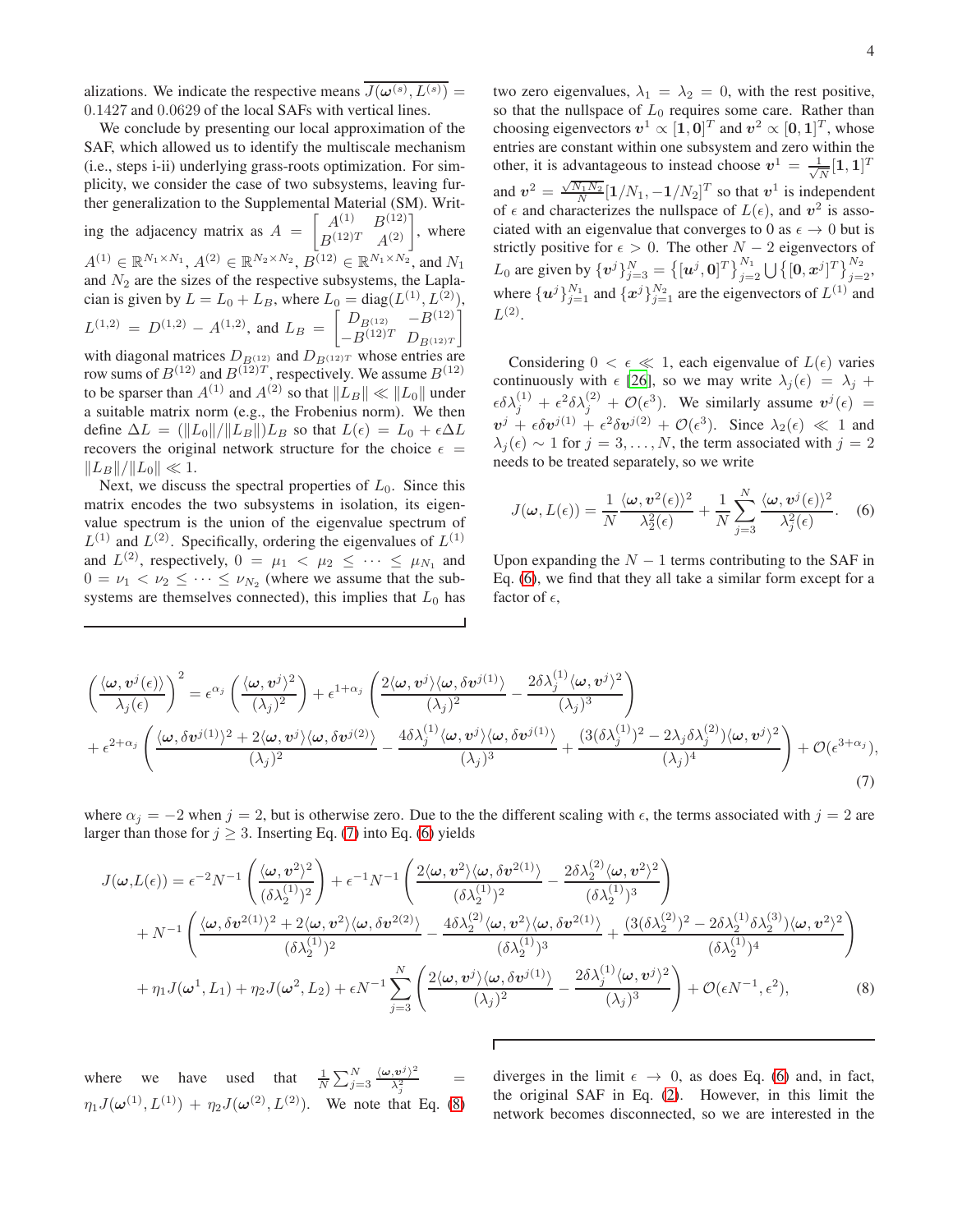behavior of Eq. [\(8\)](#page-6-1) for finite, but small  $\epsilon$ . While Eq. [\(8\)](#page-6-1) may appear daunting, the key insight is that the inner product  $\langle \omega, v^2 \rangle$  appears in several leading-order terms. Recalling the structure of  $v^2$ , and writing  $\omega = [\omega^{(1)}, \omega^{(2)}]^T$ , where  $\omega^{(1)}$ and  $\omega^{(2)}$  are the frequency vectors corresponding to the two subsystems, we have that  $\langle \omega, v^2 \rangle = \sqrt{\eta_1 \eta_2} (\langle \omega^{(1)} \rangle - \langle \omega^{(2)} \rangle).$ Thus, if the subsystems' mean frequencies can be engineered to match,  $\langle \omega^{(1)} \rangle = \langle \omega^{(2)} \rangle$ , then many terms vanish to yield

$$
J(\omega, L(\epsilon)) = \eta_1 J(\omega^{(1)}, L_1) + \eta_2 J(\omega^{(2)}, L_2)
$$
  
+  $\epsilon N^{-1} \sum_{j=3}^N \left( \frac{2 \langle \omega, \boldsymbol{v}^j \rangle \langle \omega, \delta \boldsymbol{v}^{j(1)} \rangle}{(\lambda_j)^2} - \frac{2 \delta \lambda_j^{(1)} \langle \omega, \boldsymbol{v}^j \rangle^2}{(\lambda_j)^3} \right)$   
+  $N^{-1} \frac{\langle \omega, \delta \boldsymbol{v}^{2(1)} \rangle^2}{(\delta \lambda_2^{(1)})^2} + \mathcal{O}(N^{-1} \epsilon, \epsilon^2),$  (9)

whose leading order behavior recovers Eq. [\(3\)](#page-5-3) with  $C = 2$ subsystems. See the SM for further generalization insights.

While recent progress has been made in optimizing collective behavior in complex systems, the resulting techniques and methodologies rely largely on global network information [\[10,](#page-4-10) [11,](#page-4-11) [22](#page-4-22), [27,](#page-5-4) [28\]](#page-5-5). Given direct evidence of paracrine signaling, i.e., local communication, in biological systems and the likelihood that global information is unavailable, the collective, self-organizing processes by which naturallyoccurring systems self-optimize remain an open critical question. Grass-roots optimization is a multiscale mechanism for coordinating and optimizing the local synchronization properties of a network's subsystems that provides a plausible mechanism for self-optimization in biological and other systems, such as cardiac pacemakers [\[3\]](#page-4-3) and genetic oscillators [\[18](#page-4-18)]. It can also support the design of decentralized, parallelizable and scalable algorithms to engineer man-made systems that are robust to network dismantling. Notably, these very same features may have provided an evolutionary advantage for biological systems that crucially depend on synchronization.

PRC acknowledges the Interdisciplinary Science and Summer Research Programs at Trinity College. DT acknowledges NSF grant DMS-2052720 and Simons Foundation award #578333. PSS acknowledges NSF grant MCB-2126177.

- <span id="page-4-1"></span><span id="page-4-0"></span>[1] A. Pikovsky, M. Rosenblum, and J. Kurths, *Synchronization: a universal concept in nonlinear sciences* (Cambridge University Press, 2003).
- <span id="page-4-2"></span>[2] S. H. Strogatz, *Sync: The emerging science of spontaneous order* (Penguin UK, 2004).
- <span id="page-4-3"></span>[3] R. Bychkov, M. Juhaszova, K. Tsutsui, C. Coletta, M. D. Stern, V. A. Maltsev, and E. G. Lakatta, Synchronized Cardiac Impulses Emerge From Heterogeneous Local Calcium Signals Within and Among Cells of Pacemaker Tissue, JACC Clin. Electrophysiol. 6, 907 (2020).
- <span id="page-4-4"></span>[4] N. Kopell, G. B. Ermentrout, M. A. Whittington, and R. D. Traub, Gamma rhythms and beta rhythms have different syn-

chronization properties, Proc. Natl. Acad. Sci. U.S.A. 97, 1867 (2000).

- <span id="page-4-5"></span>[5] A. Prindle, P. Samayoa, I. Razinkov, T. Danino, L. S. Tsimring, and J. Hasty, A sensing array of radically couples genertic 'biopixels', Nature 481, 39 (2012).
- <span id="page-4-6"></span>[6] M. Rohden, A. Sorge, M. Timme, and D. Witthaut, Selforganized synchronization in decentralized power grids, Phys. Rev. Lett. 109, 064101 (2012).
- <span id="page-4-7"></span>[7] F. H. Fenton, E. M. Cherry, H. M. Hastings, and S. J. Evans, Multiple mechanisms of spiral wave breakup in a model of cardiac electrical activity, Chaos 12, 852 (2002).
- <span id="page-4-8"></span>[8] A. V. Panfilov, R. H. Keldermann, and M. P. Nash, Drift and breakup of spiral waves in reaction–diffusion–mechanics systems, Proc. Natl. Acad. Sci. U.S.A 104, 7922 (2007)
- <span id="page-4-9"></span>[9] F. Dörfler, M. Chertkov, and F. Bullo, Synchronization in complex oscillator networks and smart grids, Proc. Natl. Acad. Sci. U.S.A. 110, 1005 (2013).
- <span id="page-4-10"></span>[10] L. M. Pecora and T. L. Carroll, Master stability function for synchronized coupled systems, Phys. Rev. Lett. 80, 2109 (1998).
- <span id="page-4-11"></span>[11] T. Nishikawa and A. Motter, Synchronization is optimal in nondiagonalizable networks, Phys. Rev. E 73, 065106(R) (2006).
- <span id="page-4-12"></span>[12] C. P. Hodgkinson, A. Bareja, J. A. Gomez, and V. J. Dzau, Emerging concepts in paracrine mechanisms in regenerative cardiovascular medicine and biology, Circulation research 118(1), 95–107 (2016).
- <span id="page-4-13"></span>[13] M. Girvan and M. E. J. Newman, Community structure in social and biological networks, Proc. Natl. Acad. Sci U.S.A. 99, 7821 (2002).
- <span id="page-4-14"></span>[14] M. Barthélemy, Spatial Networks, Phys. Rep. 499, 1 (2011).
- <span id="page-4-15"></span>[15] R. R. Coifman, S. Lafon, A. B. Lee, M. Maggioni, B. Nadler, F. Warner, and S. W. Zucker, Geometric diffusions as a tool for harmonic analysis and structure definition of data: Diffusion maps, Proc. Natl. Acad. Sci. U.S.A. 102, 7426 (2005).
- <span id="page-4-16"></span>[16] Karima Djabella, Mayer Landau, and Michel Sorine, A twovariable model of cardiac action potential with controlled pacemaker activity and ionic current interpretation, 2007 46th IEEE Conference on Decision and Control, 5186 (2007).
- <span id="page-4-17"></span>[17] Y. Kuramoto, *Chemical oscillations, waves, and turbulence* (Springer, 2012).
- <span id="page-4-18"></span>[18] I. Rajapakse, M. D. Perlman, D. Scalzo, C. Kooperberg, M. Groudine, and S. T. Kosak, The emergence of lineage-specific chromosomal topologies from coordinate gene regulation, Proc. Natl. Acad. Sci. U.S.A. 106, 6679 (2009).
- <span id="page-4-19"></span>[19] A. Politi and M. Rosenblum, Equivalence of phase-oscillator and integrate-and-fire models, Phys. Rev. E 91, 042916 (2015).
- <span id="page-4-20"></span>[20] J. W. Simpson-Porco, F. Dörfler, and F. Bullo, Synchronization and power sharing for droop-controlled inverters in islanded microgrids, Automatica 49, 2603 (2013).
- <span id="page-4-21"></span>[21] P. S. Skardal and A. Arenas, Control of coupled oscillator networks with application to microgrid technologies, Sci. Adv. 1, e1500339 (2015).
- <span id="page-4-22"></span>[22] P. S. Skardal, D. Taylor, and J. Sun, Optimal synchronization of complex networks, Phys. Rev. Lett. 113, 144101 (2014).
- <span id="page-4-23"></span>[23] P. W. Holland, K. B. Laskey, and S. Leinhardt, Stochastic blockmodels: First steps, Soc. Networks 5, 109 (1983).
- <span id="page-4-24"></span>[24] C. Grigg et al., The IEEE Reliability Test System—1996. A report prepared by the Reliability Test System Task Force of the Application of Probability Methods Subcommittee, IEEE Trans. Power Syst. 14, 1010 (1999).
- <span id="page-4-25"></span>[25] D. Taylor, F. Klimm, H. A. Harrington, M. Kramar, K. Mischaikow, M. A. Porter, and P.J. Mucha, Topological data analysis of contagion maps for examining spreading processes on networks, Nat. Commun. 6, 7723 (2015).
- <span id="page-4-26"></span>[26] T. Kato, *Perturbation theory for linear operators, vol. 132*

<sup>∗</sup> [persebastian.skardal@trincoll.edu](mailto:persebastian.skardal@trincoll.edu)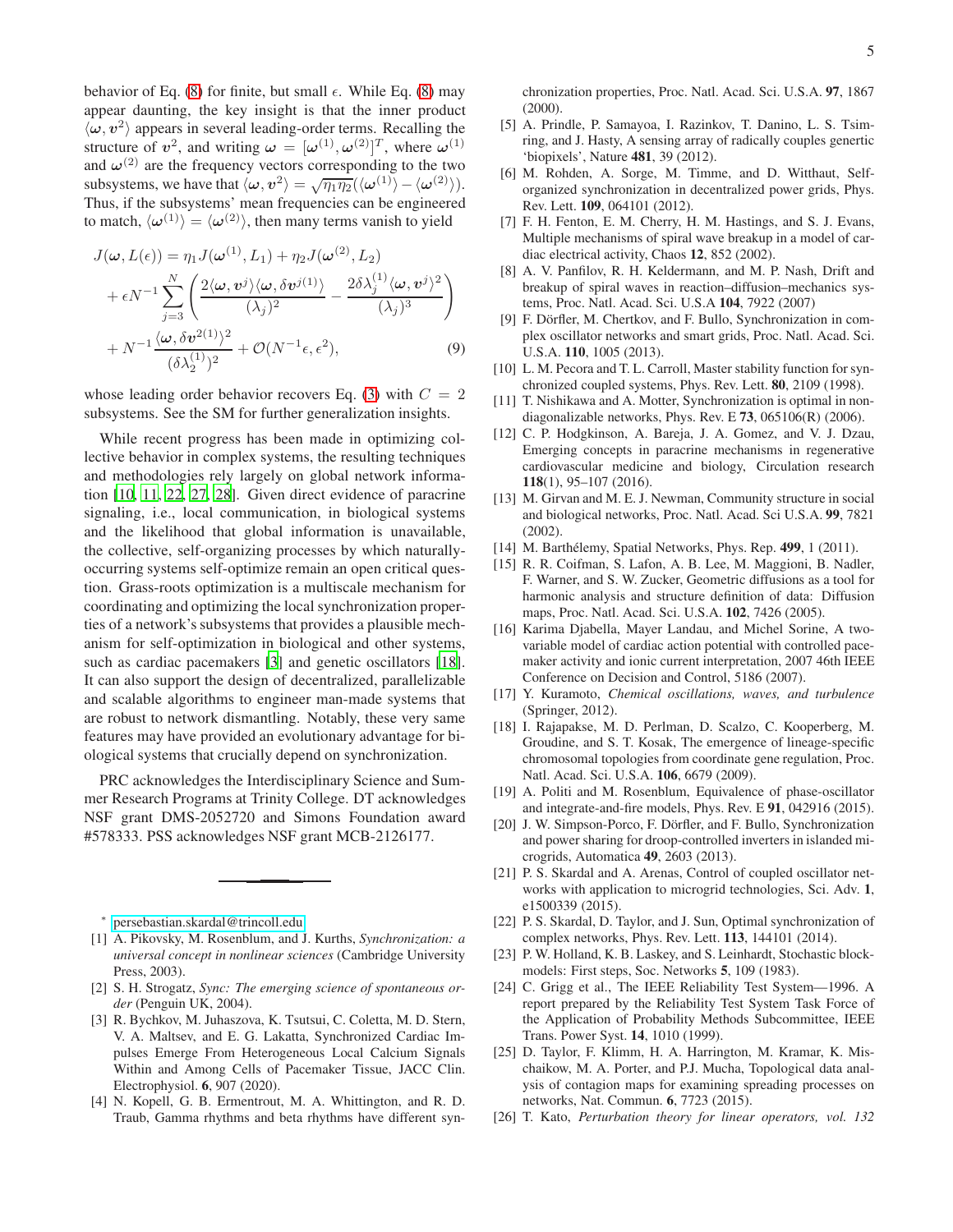(Springer Science & Business Media, 2013).

- <span id="page-5-4"></span>[27] P. S. Skardal, D. Taylor, and J. Sun, Optimal synchronization of directed complex networks, Chaos 26, 094807 (2016).
- <span id="page-5-5"></span>[28] D. Taylor, P. S. Skardal, and J. Sun, Synchronization of hetero-

geneous oscillators under network modifications: Perturbation and optimization of the synchrony alignment function, SIAM J. Appl. Math. 76, 1984 (2016).

# Supplemental Material: Grass-roots optimization of coupled oscillator networks

In this Supplemental Material we generalize the local approximation of the SAF for more than two subsystems. First we present the full derivation of the approximation for the case of three subsystems, and then we discuss the generalization to an arbitrary number of subsystems.

### LOCAL APPROXIMATION OF THE SAF FOR NETWORKS WITH THREE SUBSYSTEMS

To provide insight into systems with more than two subsystems, we present here the case of three subsystems and derive a local approximation to the SAF analogous to the one which we presented in the main text. In this case the network adjacency matrix can be written in block form as

$$
A = \begin{bmatrix} A^{(1)} & B^{(12)} & B^{(13)} \\ B^{(12)T} & A^{(2)} & B^{(23)} \\ B^{(13)T} & B^{(23)T} & A^{(3)} \end{bmatrix},
$$
\n(1)

where  $A^{(1)}$ ,  $A^{(2)}$ , and  $A^{(3)}$  are the adjacency matrices for the three subsystems and  $B^{(12)}$ ,  $B^{(13)}$ , and  $B^{(23)}$  captures the connections between the respective subsystems. We denote the sizes of the three subsystems by  $N_1$ ,  $N_2$ , and  $N_3$  so that  $A^{(1)} \in \mathbb{R}^{N_1 \times N_1}$ ,  $A^{(2)} \in \mathbb{R}^{N_2 \times N_2}$ ,  $A^{(3)} \in \mathbb{R}^{N_3 \times N_3}$ ,  $B^{(12)} \in \mathbb{R}^{N_1 \times N_2}$ ,  $B^{(13)} \in \mathbb{R}^{N_1 \times N_3}$ , and  $B^{(23)} \in \mathbb{R}^{N_2 \times N_3}$ . We are interested then in the perturbed combinatorial Laplacian, given by

<span id="page-5-3"></span><span id="page-5-2"></span><span id="page-5-0"></span>
$$
L(\epsilon) = L_0 + \epsilon \Delta L,\tag{2}
$$

where

$$
L_0 = \begin{bmatrix} L^{(1)} & 0 & 0 \\ 0 & L^{(2)} & 0 \\ 0 & 0 & L^{(3)} \end{bmatrix},
$$
\n(3)

 $\Delta L = (\|L_0\|/\|L_B\|)L_B$ , and

$$
L_B = \begin{bmatrix} D_{B^{(12)} + B^{(13)}} & -B^{(12)} & -B^{(13)} \\ -B^{(12)T} & D_{B^{(12)T} + B^{(23)}} & -B^{(23)} \\ -B^{(13)T} & -B^{(23)T} & D_{B^{(13)T} + B^{(23)T}} \end{bmatrix}.
$$
 (4)

Once again, the choice  $\epsilon = ||L_B||/||L_0|| \ll 1$  recovers the original Laplacian matrix.

As in the two-subsystem case, it is useful to first discuss the spectral properties of  $L_0$ . Since it is a block-diagonal matrix, its eigenvalues are given by the union of the eigenvalues of the respective blocks,

<span id="page-5-1"></span>
$$
\{\lambda_j\}_{j=1}^N = \{\mu_j\}_{j=1}^{N_1} \bigcup \{\nu_j\}_{j=1}^{N_2} \bigcup \{\eta_j\}_{j=1}^{N_3},
$$
\n(5)

where  $\{\mu_j\}_{j=1}^{N_1}$  denotes the eigenvalues of  $L^{(1)}$ ,  $\{\nu_j\}_{j=1}^{N_2}$  denotes the eigenvalues of  $L^{(2)}$ , and  $\{\eta_j\}_{j=1}^{N_3}$  denotes the eigenvalues of  $L^{(3)}$ . The associated eigenvectors are given by

$$
\{\boldsymbol{v}^j\}_{j=1}^N = \left\{ \begin{bmatrix} \boldsymbol{u}^j \\ \boldsymbol{0} \\ \boldsymbol{0} \end{bmatrix} \right\}_{j=1}^{N_1} \bigcup \left\{ \begin{bmatrix} \boldsymbol{0} \\ \boldsymbol{x}^j \\ \boldsymbol{0} \end{bmatrix} \right\}_{j=1}^{N_2} \bigcup \left\{ \begin{bmatrix} \boldsymbol{0} \\ \boldsymbol{0} \\ \boldsymbol{y}^j \end{bmatrix} \right\}_{j=1}^{N_3} . \tag{6}
$$

where  $\{u^j\}_{j=1}^{N_1}$ ,  $\{x^j\}_{j=1}^{N_2}$ , and  $\{y^j\}_{j=1}^{N_3}$  are the associated eigenvectors for  $L^{(1)}$ ,  $L^{(2)}$ , and  $L^{(3)}$ , respectively. The most critical observation to make is that each diagonal block of  $L_0$  has a trivial eigenvalue, namely,  $\mu_1, \nu_1, \eta_1 = 0$ , so the nullspace of  $L_0$  is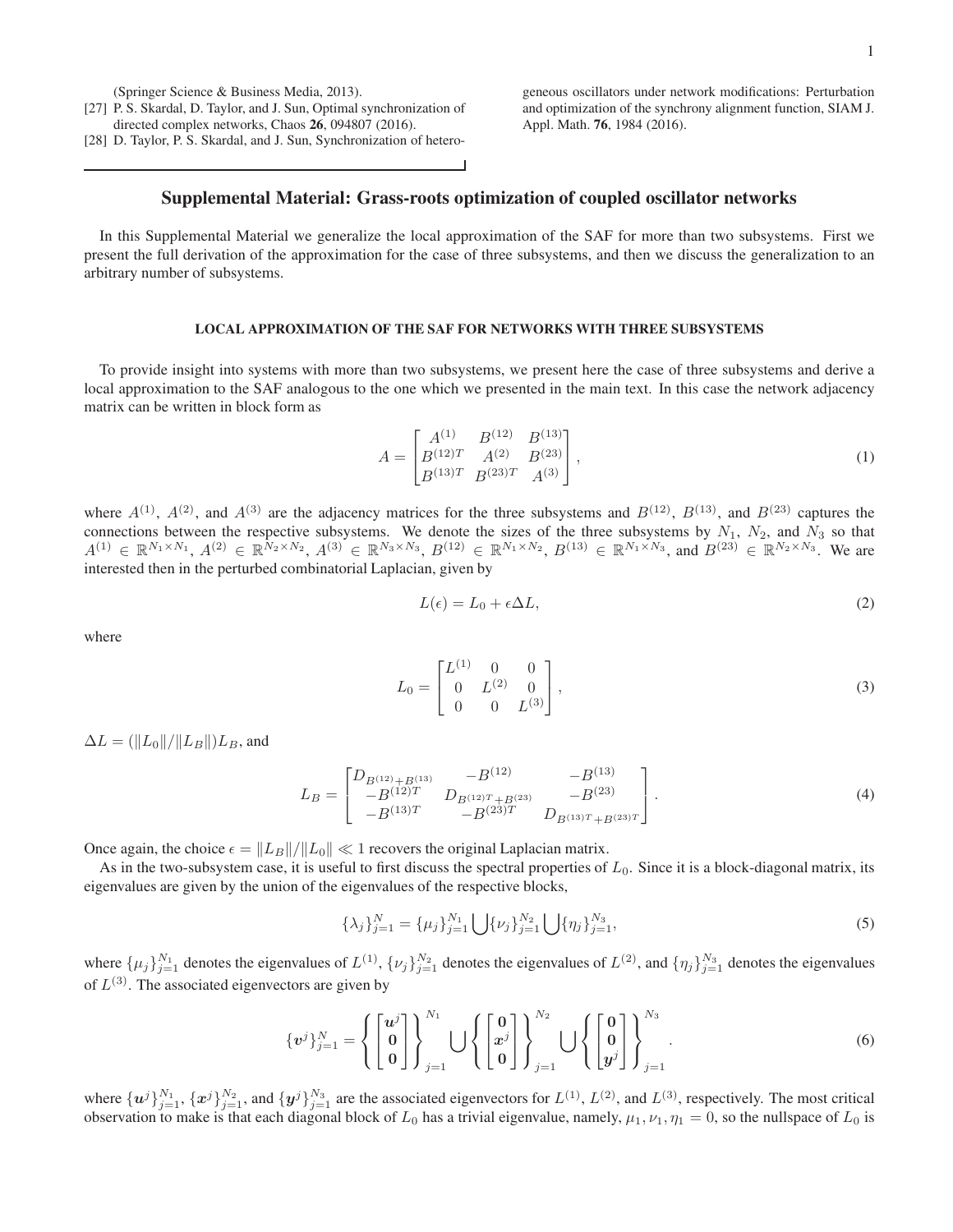three-dimensional since it has a triple eigenvalue degeneracy at  $\lambda_{1,2,3} = 0$ . It is then convenient to rewrite the basis vectors for this trivial eigenspace using the following eigenvectors:

$$
\boldsymbol{v}^{1} = \frac{1}{\sqrt{N}} \begin{bmatrix} 1 \\ 1 \\ 1 \end{bmatrix}, \quad \boldsymbol{v}^{2} = \frac{\sqrt{N_{1} N_{2}}}{N_{1} + N_{2}} \begin{bmatrix} 1/N_{1} \\ -1/N_{2} \\ 0 \end{bmatrix}, \quad \boldsymbol{v}^{3} = \frac{\sqrt{N_{2} N_{3}}}{N_{2} + N_{3}} \begin{bmatrix} 0 \\ 1/N_{2} \\ -1/N_{3} \end{bmatrix}, \tag{7}
$$

where, similar to the two subsystem case,  $v^1$  is the constant-valued eigenvector that is associated with the synchronization manifold and whose eigenvalue  $\lambda_1 = 0$  remains constant as  $\epsilon$  increases (i.e.,  $v^1(\epsilon) = v^1$  regardless of  $\epsilon$ ). On the other hand,  $v^2$  and  $v^3$  will play important roles in the perturbation analysis since  $\lambda_2(\epsilon)$  and  $\lambda_3(\epsilon)$  must take positive values for any  $\epsilon > 0$ . We note that the vector  $\sqrt{N_1 N_3}/(N_1 + N_3)$  $\sqrt{ }$  $\overline{1}$  $1/N_1$  $\overline{0}$  $-1^{T}/N_{3}$ 1 may also be used in place of either  $v^2$  or  $v^3$ , but as it is just a linear

combination of the two vectors already chosen, it yields the same results given below.

Given the initial spectral properties of  $L_0$ , we consider the following perturbative expansions. Specifically, for the eigenvalues of  $L(\epsilon)$  we have

<span id="page-6-4"></span><span id="page-6-2"></span><span id="page-6-1"></span><span id="page-6-0"></span>
$$
\lambda_j(\epsilon) = \epsilon \delta \lambda_j^{(1)} + \epsilon^2 \delta \lambda_j^{(2)} + \mathcal{O}(\epsilon^3),\tag{8}
$$

for  $j = 2, 3$  and

$$
\lambda_j(\epsilon) = \lambda_j + \epsilon \delta \lambda_j^{(1)} + \epsilon^2 \delta \lambda_j^{(2)} + \mathcal{O}(\epsilon^3),\tag{9}
$$

for  $j = 4, \ldots, N$ . We again assume that the eigenvectors of  $L(\epsilon)$  are continuously differentiable to approximate

<span id="page-6-5"></span><span id="page-6-3"></span>
$$
\boldsymbol{v}^{j}(\epsilon) = \boldsymbol{v}^{j} + \epsilon \delta \boldsymbol{v}^{j(1)} + \epsilon^{2} \delta \boldsymbol{v}^{j(2)} + \mathcal{O}(\epsilon^{3}). \tag{10}
$$

for  $j = 2, \ldots, N$ .

Our primary interest is the SAF of the perturbed network, and as we did in the two subsystem case with the term associated with  $j = 2$ , here we will treat the terms associated with  $j = 2$  and 3 separately:

$$
J(\boldsymbol{\omega}, L(\epsilon)) = \frac{1}{N} \left( \frac{\langle \boldsymbol{\omega}, \boldsymbol{v}^2(\epsilon) \rangle}{\lambda_2(\epsilon)} \right)^2 + \frac{1}{N} \left( \frac{\langle \boldsymbol{\omega}, \boldsymbol{v}^3(\epsilon) \rangle}{\lambda_3(\epsilon)} \right)^2 + \frac{1}{N} \sum_{j=4}^N \left( \frac{\langle \boldsymbol{\omega}, \boldsymbol{v}^j(\epsilon) \rangle}{\lambda_j(\epsilon)} \right)^2.
$$
(11)

We now consider the contribution of these different terms. Beginning with the terms associated with  $j = 2$  and 3, insert Eqs. [\(8\)](#page-6-1) and [\(10\)](#page-6-2) into the relevant terms in Eq. [\(11\)](#page-6-3), expand, and collect similar terms to obtain

$$
\frac{1}{N} \left( \frac{\langle \omega, v^j(\epsilon) \rangle}{\lambda_j(\epsilon)} \right)^2 = N^{-1} \epsilon^{-2} \left( \frac{\langle \omega, v^j \rangle^2}{(\delta \lambda_j^{(1)})^2} \right) + N^{-1} \epsilon^{-1} \left( \frac{2 \langle \omega, v^j \rangle \langle \omega, \delta v^{j(1)} \rangle}{(\delta \lambda_j^{(1)})^2} - \frac{2 \delta \lambda_j^{(2)} \langle \omega, v^j \rangle^2}{(\delta \lambda_j^{(1)})^3} \right) \n+ N^{-1} \left( \frac{\langle \omega, \delta v^{j(1)} \rangle^2 + 2 \langle \omega, v^j \rangle \langle \omega, \delta v^{j(2)} \rangle}{(\delta \lambda_j^{(1)})^2} - \frac{4 \delta \lambda_j^{(2)} \langle \omega, v^j \rangle \langle \omega, \delta v^{j(1)} \rangle}{(\delta \lambda_j^{(1)})^3} \right) \n+ \frac{(3 (\delta \lambda_j^{(2)})^2 - 2 \delta \lambda_j^{(1)} \delta \lambda_j^{(3)}) \langle \omega, v^j \rangle^2}{(\delta \lambda_j^{(1)})^4} \right) + \mathcal{O}(N^{-1} \epsilon). \tag{12}
$$

On the other hand, for  $j = 4, \ldots, N$ , we insert Eqs. [\(9\)](#page-6-4) and [\(10\)](#page-6-2) into the relevant terms in Eq. [\(11\)](#page-6-3), expand, and collect similar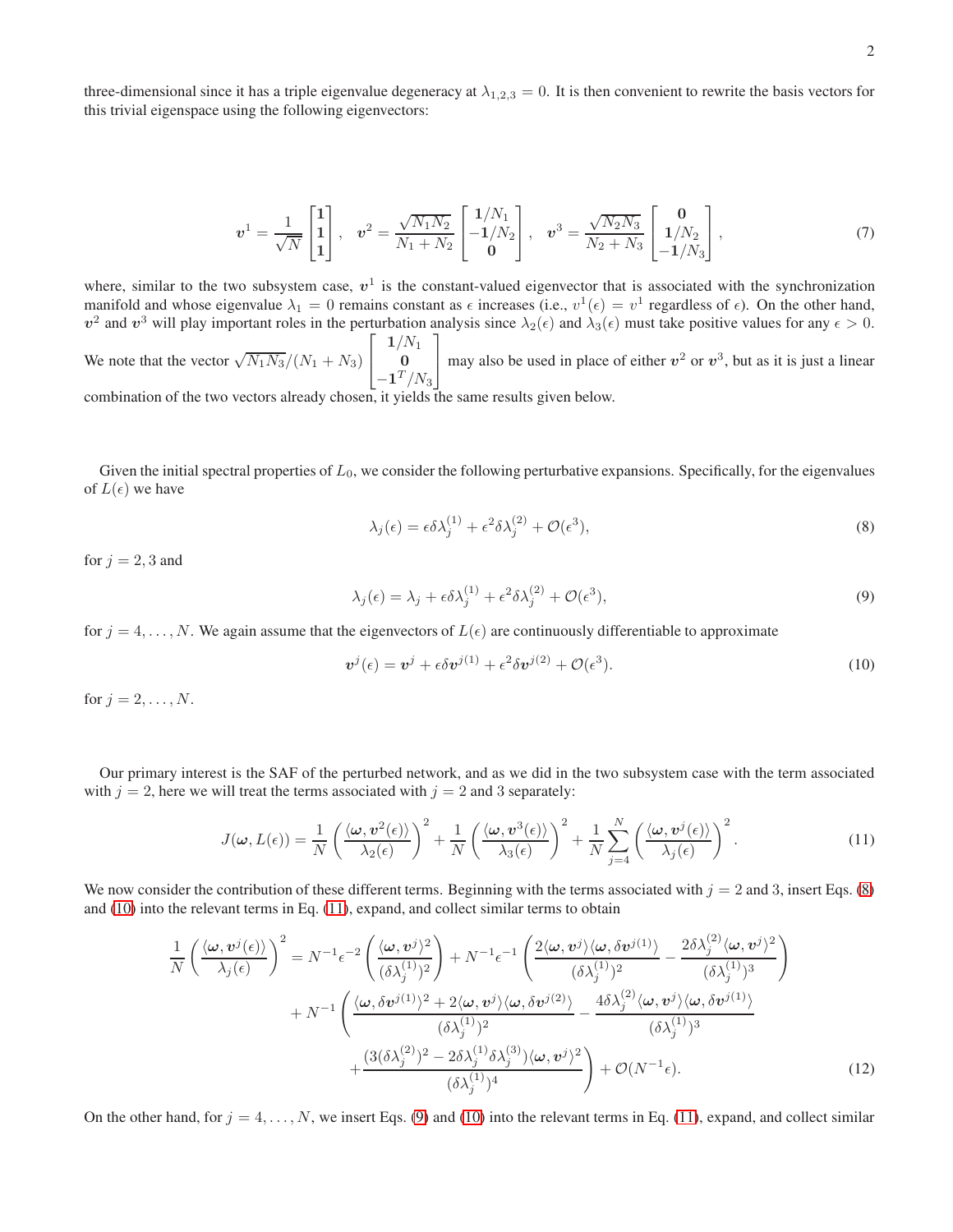terms to obtain

<span id="page-7-0"></span>
$$
\frac{1}{N} \left( \frac{\langle \omega, v^{j}(\epsilon) \rangle}{\lambda_{j}(\epsilon)} \right)^{2} = N^{-1} \left( \frac{\langle \omega, v^{j} \rangle^{2}}{(\lambda_{j})^{2}} \right) + N^{-1} \epsilon \left( \frac{2 \langle \omega, v^{j} \rangle \langle \omega, \delta v^{j(1)} \rangle}{(\lambda_{j})^{2}} - \frac{2 \delta \lambda_{j}^{(1)} \langle \omega, v^{j} \rangle^{2}}{(\lambda_{j})^{3}} \right) + N^{-1} \epsilon^{2} \left( \frac{\langle \omega, \delta v^{j(1)} \rangle^{2} + 2 \langle \omega, v^{j} \rangle \langle \omega, \delta v^{j(2)} \rangle}{(\lambda_{j})^{2}} - \frac{4 \delta \lambda_{j}^{(1)} \langle \omega, v^{j} \rangle \langle \omega, \delta v^{j(1)} \rangle}{(\lambda_{j})^{3}} \right) + \frac{\left( 3(\delta \lambda_{j}^{(1)})^{2} - 2 \lambda_{j} \delta \lambda_{j}^{(2)} \right) \langle \omega, v^{j} \rangle^{2}}{(\lambda_{j})^{4}} \right) + \mathcal{O}(N^{-1} \epsilon^{3}).
$$
\n(13)

Inserting Eqs. [\(12\)](#page-6-5) and [\(13\)](#page-7-0) into Eq. [\(11\)](#page-6-3), we then obtain

$$
J(\omega, L(\epsilon)) = N^{-1} \epsilon^{-2} \left( \frac{\langle \omega, v^2 \rangle^2}{(\delta \lambda_2^{(1)})^2} + \frac{\langle \omega, v^3 \rangle^2}{(\delta \lambda_3^{(1)})^2} \right) + N^{-1} \epsilon^{-1} \left( \frac{2 \langle \omega, v^2 \rangle \langle \omega, \delta v^{2(1)} \rangle}{(\delta \lambda_2^{(1)})^2} - \frac{2 \delta \lambda_2^{(2)} \langle \omega, v^2 \rangle^2}{(\delta \lambda_2^{(1)})^3} + \frac{2 \langle \omega, v^3 \rangle \langle \omega, \delta v^{3(1)} \rangle}{(\delta \lambda_3^{(1)})^2} - \frac{2 \delta \lambda_3^{(2)} \langle \omega, v^3 \rangle^2}{(\delta \lambda_3^{(1)})^3} \right) + N^{-1} \left( \frac{\langle \omega, \delta v^{2(1)} \rangle^2 + 2 \langle \omega, v^2 \rangle \langle \omega, \delta v^{2(2)} \rangle}{(\delta \lambda_2^{(1)})^2} - \frac{4 \delta \lambda_2^{(2)} \langle \omega, v^2 \rangle \langle \omega, \delta v^{2(1)} \rangle}{(\delta \lambda_2^{(1)})^3} + \frac{(3(\delta \lambda_2^{(2)})^2 - 2 \delta \lambda_2^{(1)} \delta \lambda_2^{(3)} \rangle \langle \omega, v^2 \rangle^2}{(\delta \lambda_2^{(1)})^4} \right) + \frac{\langle \omega, \delta v^{3(1)} \rangle^2 + 2 \langle \omega, v^3 \rangle \langle \omega, \delta v^{3(2)} \rangle}{(\delta \lambda_3^{(1)})^2} - \frac{4 \delta \lambda_3^{(2)} \langle \omega, v^3 \rangle \langle \omega, \delta v^{3(1)} \rangle}{(\delta \lambda_3^{(1)})^3} + \frac{(3(\delta \lambda_3^{(2)})^2 - 2 \delta \lambda_3^{(1)} \delta \lambda_3^{(3)} \rangle \langle \omega, v^3 \rangle^2}{(\delta \lambda_3^{(1)})^4} \right) + \eta_1 J(\omega^1, L_1) + \eta_2 J(\omega^2, L_2) + \eta_3 J(\omega^2, L_3) + \epsilon \left[ N^{-1} \sum_{j=4}^N \left( \frac{2 \langle \omega, v^j \rangle \langle \omega, \delta v^{j(1)} \rangle}{(\lambda_j)^2} -
$$

where we have used that, for the three subsystem case, we have

$$
\frac{1}{N} \sum_{j=4}^{N} \frac{\langle \omega, v^{j} \rangle^{2}}{\lambda_{j}^{2}} = \eta_{1} J(\omega^{1}, L_{1}) + \eta_{2} J(\omega^{2}, L_{2}) + \eta_{3} J(\omega^{3}, L_{3}). \tag{15}
$$

Lastly, to complete the analysis we consider not only the contributions of  $\langle \omega, v^2 \rangle$ , but also  $\langle \omega, v^3 \rangle$ . In particular, we note that

<span id="page-7-1"></span>
$$
\langle \omega, v^2 \rangle = \frac{\sqrt{\eta_1 \eta_2}}{\eta_{12}} (\langle \omega^1 \rangle - \langle \omega^2 \rangle), \tag{16}
$$

and

$$
\langle \omega, v^3 \rangle = \frac{\sqrt{\eta_2 \eta_3}}{\eta_{23}} (\langle \omega^2 \rangle - \langle \omega^3 \rangle), \tag{17}
$$

where  $\eta_{ij} = (N_i + N_j)/N$ . Thus, if we may engineer the network such that  $\langle \omega^1 \rangle = \langle \omega^2 \rangle = \langle \omega^3 \rangle$ , then all terms in Eq. [\(14\)](#page-7-1) with  $\langle \omega, v^2 \rangle$  or  $\langle \omega, v^3 \rangle$  vanish, yielding

$$
J(\boldsymbol{\omega}, L(\epsilon)) = \eta_1 J(\boldsymbol{\omega}^1, L_1) + \eta_2 J(\boldsymbol{\omega}^2, L_2) + \eta_3 J(\boldsymbol{\omega}^2, L_3) + N^{-1} \left( \frac{\langle \boldsymbol{\omega}, \delta \boldsymbol{v}^{2(1)} \rangle^2}{(\delta \lambda_2^{(1)})^2} + \frac{\langle \boldsymbol{\omega}, \delta \boldsymbol{v}^{3(1)} \rangle^2}{(\delta \lambda_3^{(1)})^2} \right) + \epsilon \left[ N^{-1} \sum_{j=4}^N \left( \frac{2 \langle \boldsymbol{\omega}, \boldsymbol{v}^j \rangle \langle \boldsymbol{\omega}, \delta \boldsymbol{v}^{j(1)} \rangle}{(\lambda_j)^2} - \frac{2 \delta \lambda_j^{(1)} \langle \boldsymbol{\omega}, \boldsymbol{v}^j \rangle^2}{(\lambda_j)^3} \right) \right] + \mathcal{O}(N^{-1} \epsilon, \epsilon^2), \tag{18}
$$

where the leading-order behavior of the perturbed SAF is simply given by a weighted average of the subsystem-specific SAFs and the weights come from their relative sizes, which is our desired result and the analogous version of Eq. (7) in the main text.